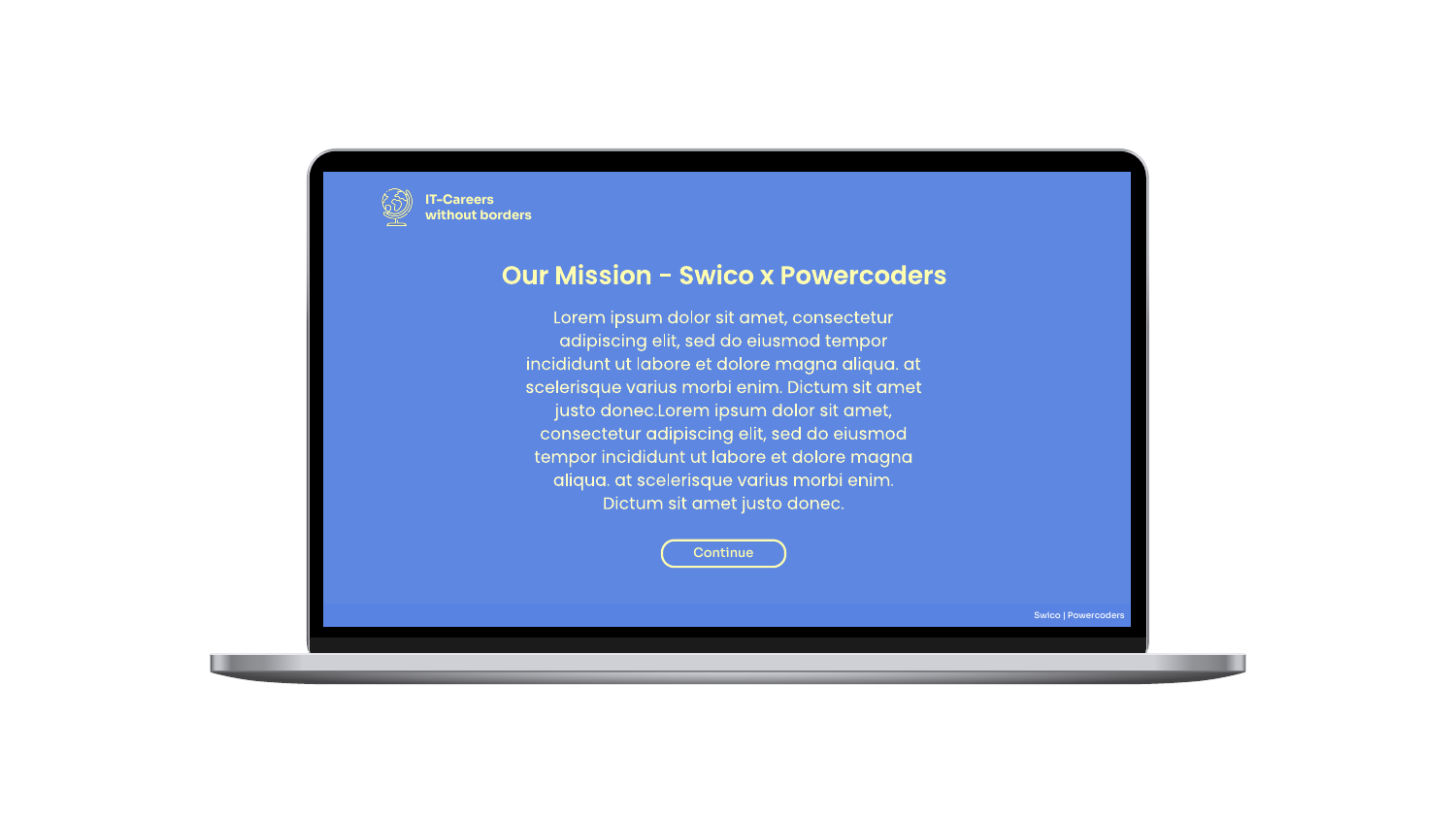| <b>Educational Level</b>                                                                                             |              |  |
|----------------------------------------------------------------------------------------------------------------------|--------------|--|
| <b>Beginner:</b><br>I have none to basic digital literacy skills (Word, Google,<br>$etc.$ ).                         | $\checkmark$ |  |
| <b>Elementary:</b><br>I have started to learn further digital skills / programming<br>(e.g. through online courses). | $\sqrt{}$    |  |
| Intermediate:<br>I have completed various (online) courses and learning<br>projects.                                 | $\bigvee$    |  |
| <b>Advanced:</b><br>I have work experience in the IT field.                                                          | $\searrow$   |  |
|                                                                                                                      |              |  |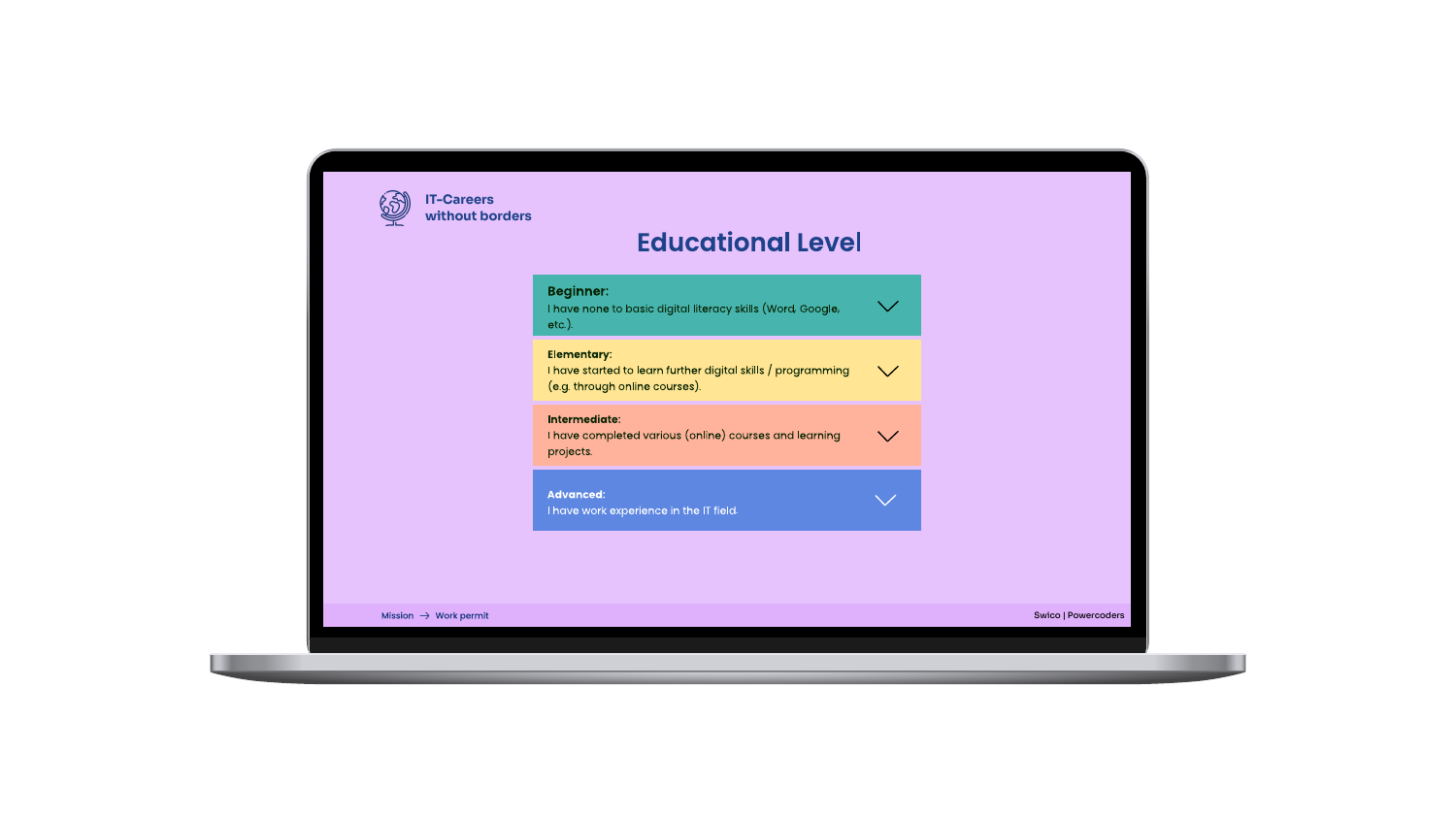| <b>Educational Level</b>                                                                                                                                                                                                                                |            |  |
|---------------------------------------------------------------------------------------------------------------------------------------------------------------------------------------------------------------------------------------------------------|------------|--|
| <b>Beginner:</b><br>I have none to basic digital literacy skills (Word, Google,<br>$etc.$ ).                                                                                                                                                            | $\searrow$ |  |
| <b>Elementary:</b><br>I have started to learn further digital skills / programming $\sqrt{}$<br>(e.g. through online courses).                                                                                                                          |            |  |
| Intermediate:<br>I have completed various (online) courses and learning<br>projects.                                                                                                                                                                    | $\searrow$ |  |
| <b>Advanced:</b><br>I have work experience in the IT field.<br>You are on an advanced level and you feel ready to apply on your own,<br>check out open job positions of companies open to hiring people from a<br>different background<br>Visit Jobpage |            |  |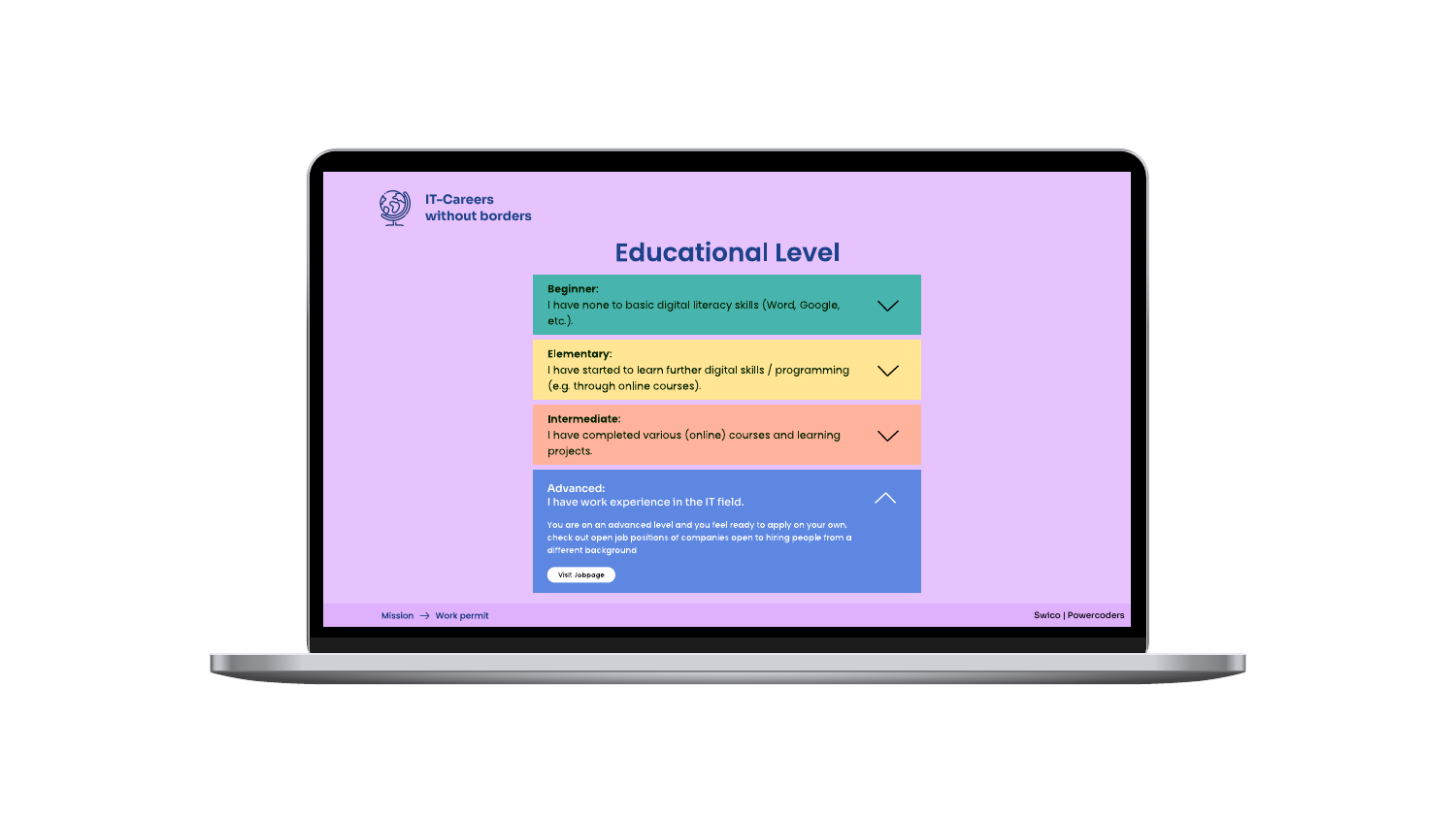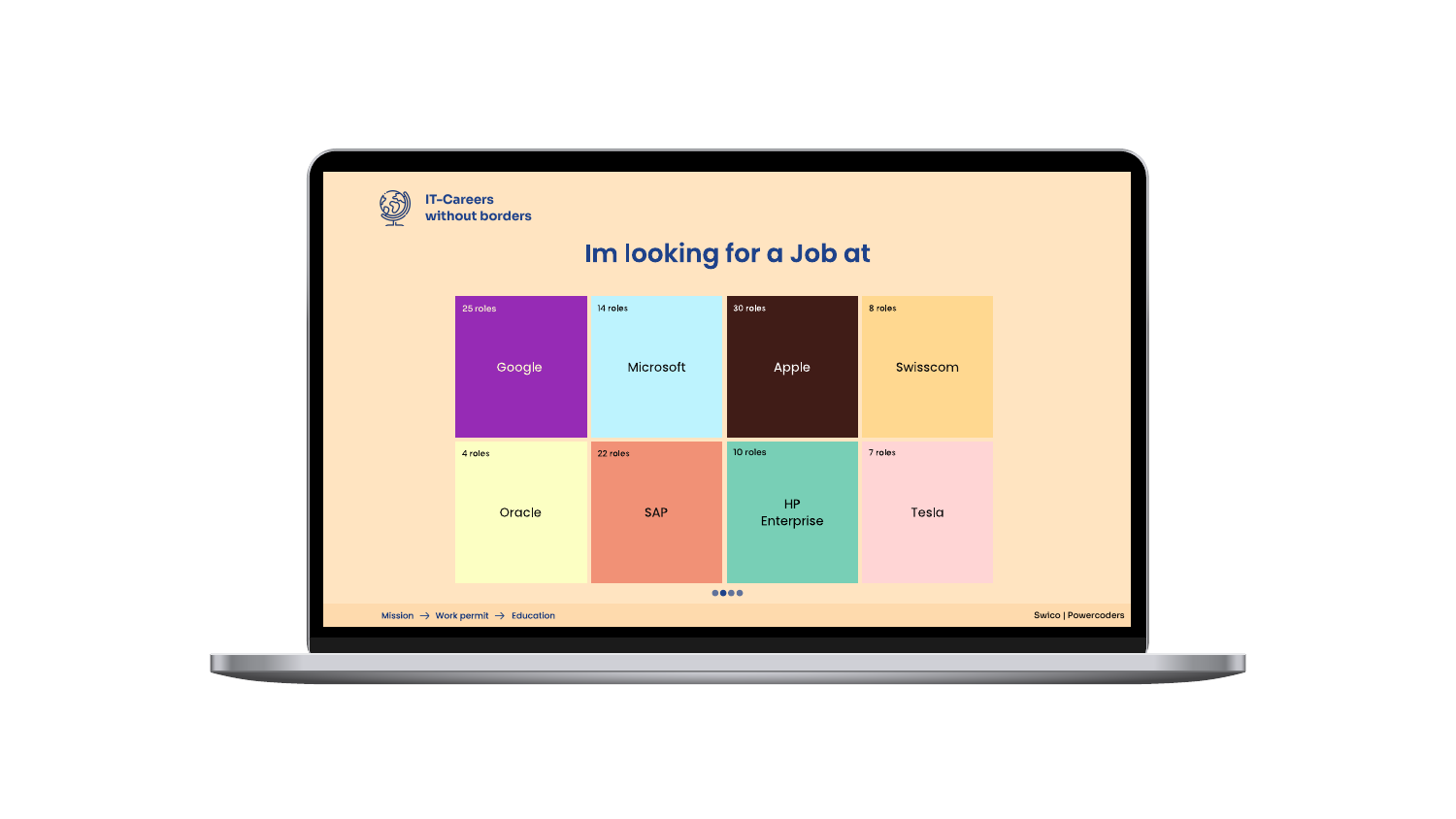|                                                       | Google                                                          |                                             |  |
|-------------------------------------------------------|-----------------------------------------------------------------|---------------------------------------------|--|
| Product Manager,<br><b>Keyword Quality,</b><br>Search | <b>Senior Software</b><br>Engineer, Infrastructure,<br>Commerce | <b>Staff Software Engineer,</b><br>Commerce |  |
| Junior<br>2 Zurich, 8500                              | Senior<br>Winterthur, 8310                                      | Junior<br><b>Q</b> Zurich, 8500             |  |
| Product Manager,<br><b>Keyword Quality,</b><br>Search | <b>Senior Software</b><br>Engineer, Infrastructure,<br>Commerce | <b>Staff Software Engineer,</b><br>Commerce |  |
| <b>S</b> Junior<br><b>Q</b> Zurich, 8500              | Senior<br>Winterthur, 8310                                      | <b>S</b> Junior<br><b>Q</b> Zurich, 8500    |  |
|                                                       |                                                                 |                                             |  |